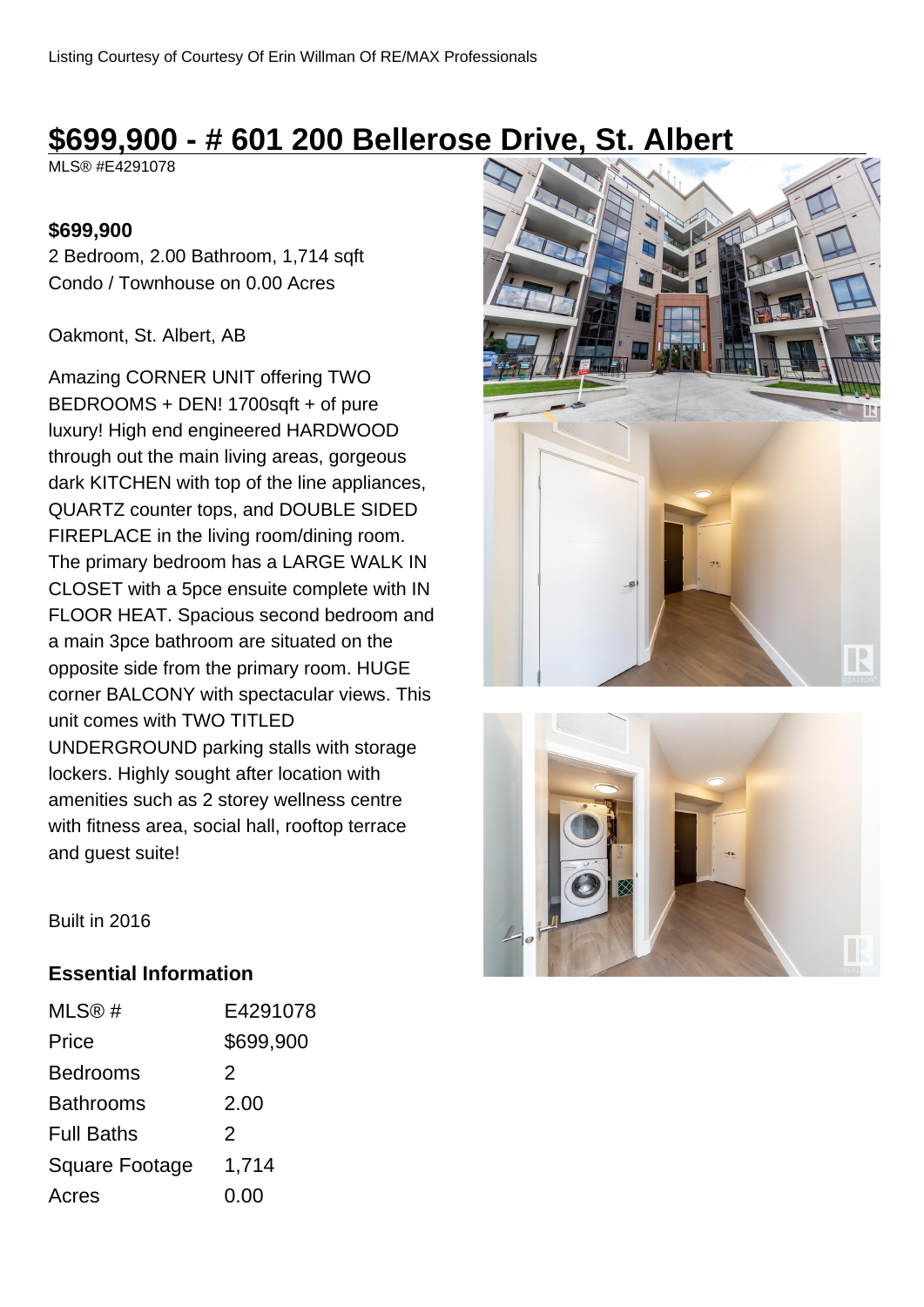| <b>Year Built</b> | 2016                          |
|-------------------|-------------------------------|
| <b>Type</b>       | Condo / Townhouse             |
| Sub-Type          | <b>Apartment High Rise</b>    |
| <b>Style</b>      | <b>Single Level Apartment</b> |

## **Community Information**

| Address            | #601 200 Bellerose Drive |
|--------------------|--------------------------|
| Area               | St. Albert               |
| Subdivision        | Oakmont                  |
| City               | St. Albert               |
| County             | <b>ALBERTA</b>           |
| Province           | AВ                       |
| <b>Postal Code</b> | <b>T8N 7P7</b>           |

### **Amenities**

| <b>Features</b> | Exercise Room, Guest Suite, Laundry-In-Suite, Party Room, Secured |
|-----------------|-------------------------------------------------------------------|
|                 | Parking, Social Rooms, Sprinkler System-Fire, See Remarks         |
| Parking         | Heated, Underground                                               |

#### **Interior**

| Interior                 | <b>Engineered Wood</b>                                                                                                                                         |
|--------------------------|----------------------------------------------------------------------------------------------------------------------------------------------------------------|
| <b>Interior Features</b> | Dishwasher-Built-In, Dryer, Microwave Hood Cover, Oven-Built-In,<br>Refrigerator, Stove-Countertop Electric, Washer, Window Coverings, TV<br><b>Wall Mount</b> |
| Heating                  | Fan Coil                                                                                                                                                       |
| Fireplace                | Yes                                                                                                                                                            |
| <b>Fireplaces</b>        | Electric, Tile Surround                                                                                                                                        |
| # of Stories             | 1                                                                                                                                                              |
| <b>Basement</b>          | None, No Basement                                                                                                                                              |

## **Exterior**

| <b>Exterior</b> | Metal, Stucco                                                                                                                                         |
|-----------------|-------------------------------------------------------------------------------------------------------------------------------------------------------|
|                 | Exterior Features Backs Onto Park/Trees, Golf Nearby, Playground Nearby, Public<br>Swimming Pool, Public Transportation, Shopping Nearby, See Remarks |
| Roof            | <b>EPDM Membrane</b>                                                                                                                                  |
| Construction    | <b>Steel Frame</b>                                                                                                                                    |
| Foundation      | Concrete                                                                                                                                              |

## **Additional Information**

Date Listed May 2nd, 2022